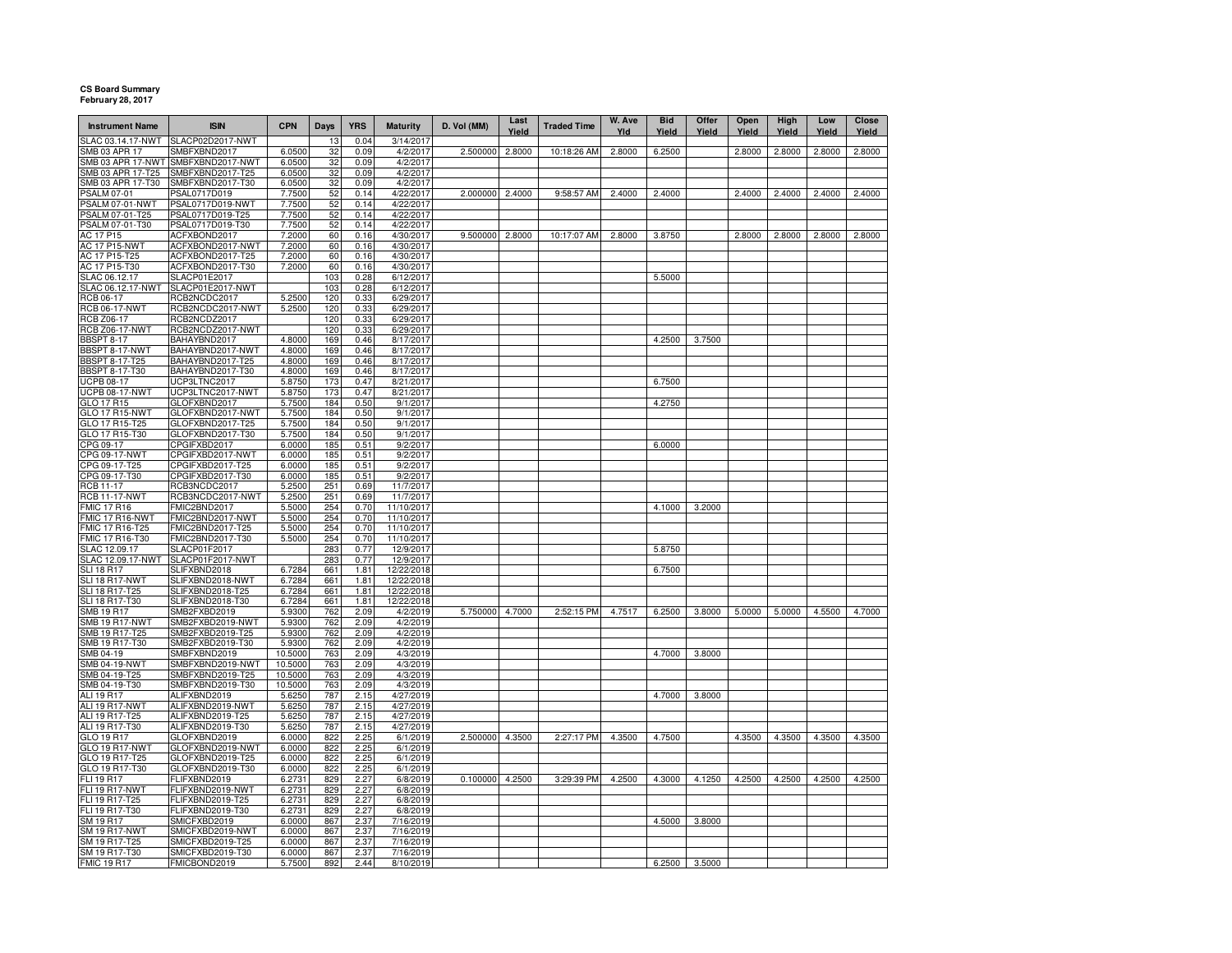| <b>Instrument Name</b>                    | <b>ISIN</b>                          | <b>CPN</b>       | Days             | <b>YRS</b>   | <b>Maturity</b>          | D. Vol (MM) | Last<br>Yield | <b>Traded Time</b> | W. Ave<br>Yld | <b>Bid</b><br>Yield | Offer<br>Yield | Open<br>Yield | High<br>Yield | Low<br>Yield | Close<br>Yield |
|-------------------------------------------|--------------------------------------|------------------|------------------|--------------|--------------------------|-------------|---------------|--------------------|---------------|---------------------|----------------|---------------|---------------|--------------|----------------|
| FMIC 19 R17-NWT                           | FMICBOND2019-NWT                     | 5.7500           | 892              | 2.44         | 8/10/2019                |             |               |                    |               |                     |                |               |               |              |                |
| FMIC 19 R17-T25<br>FMIC 19 R17-T30        | FMICBOND2019-T25<br>FMICBOND2019-T30 | 5.7500<br>5.7500 | 892<br>892       | 2.44<br>2.44 | 8/10/2019<br>8/10/2019   |             |               |                    |               |                     |                |               |               |              |                |
| JGS 08-19                                 | JGSFXBND2019                         | 5.2317           | 909              | 2.49         | 8/27/2019                | 2.900000    | 3.8000        | 3:15:25 PM         | 3.8207        | 4.1000              |                | 3.9000        | 3.9000        | 3.8000       | 3.8000         |
| JGS 08-19-NWT                             | JGSFXBND2019-NWT                     | 5.2317           | 909              | 2.49         | 8/27/2019                |             |               |                    |               |                     |                |               |               |              |                |
| JGS 08-19-T25                             | JGSFXBND2019-T25                     | 5.2317           | 909              | 2.49         | 8/27/2019                |             |               |                    |               |                     |                |               |               |              |                |
| JGS 08-19-T30                             | JGSFXBND2019-T30                     | 5.2317           | 909              | 2.49         | 8/27/2019                |             |               |                    |               |                     |                |               |               |              |                |
| <b>ALI HS 10-19</b>                       | ALIHSBND2019                         | 3.0000           | 962              | 2.63         | 10/19/2019               | 9.150000    | 3.5000        | 2:06:53 PM         | 3.5000        |                     |                | 3.5000        | 3.5000        | 3.5000       | 3.5000         |
| GTCAP 11-19<br>GTCAP 11-19-NWT            | GTCFXBND2019<br>GTCFXBND2019-NWT     | 4.7106<br>4.7106 | 981<br>981       | 2.69<br>2.69 | 11/7/2019<br>11/7/2019   |             |               |                    |               | 4.7250              |                |               |               |              |                |
| GTCAP 11-19-T25                           | GTCFXBND2019-T25                     | 4.7106           | 981              | 2.69         | 11/7/2019                |             |               |                    |               |                     |                |               |               |              |                |
| GTCAP 11-19-T30                           | GTCFXBND2019-T30                     | 4.7106           | 981              | 2.69         | 11/7/2019                |             |               |                    |               |                     |                |               |               |              |                |
| <b>VLL 19 R17</b>                         | VLLFXBND2019                         | 5.6542           | 983              | 2.69         | 11/9/2019                |             |               |                    |               | 6.0000              |                |               |               |              |                |
| VLL 19 R17-NWT                            | VLLFXBND2019-NWT                     | 5.6542           | 983              | 2.69         | 11/9/2019                |             |               |                    |               |                     |                |               |               |              |                |
| <b>VLL 19 R17-T25</b>                     | VLLFXBND2019-T25                     | 5.6542           | 983              | 2.69         | 11/9/2019                |             |               |                    |               |                     |                |               |               |              |                |
| <b>VLL 19 R17-T30</b>                     | VLLFXBND2019-T30                     | 5.6542           | 983              | 2.69         | 11/9/2019                |             |               |                    |               |                     |                |               |               |              |                |
| GTCAP 20 R17                              | GTCFXBND2020                         | 4.8371           | 1093             | 2.99         | 2/27/2020                |             |               |                    |               | 4.8000              | 3.9000         |               |               |              |                |
| GTCAP 20 R17-NWT<br>GTCAP 20 R17-T25      | GTCFXBND2020-NWT<br>GTCFXBND2020-T25 | 4.8371<br>4.8371 | 1093<br>1093     | 2.99<br>2.99 | 2/27/2020<br>2/27/2020   |             |               |                    |               |                     |                |               |               |              |                |
| GTCAP 20 R17-T30                          | GTCFXBND2020-T30                     | 4.8371           | 1093             | 2.99         | 2/27/2020                |             |               |                    |               |                     |                |               |               |              |                |
| SMPH 03-20                                | SMPHFXBD2020                         | 5.1000           | 1096             | 3.00         | 3/1/2020                 |             |               |                    |               | 4.5000              | 4.0000         |               |               |              |                |
| SMPH 03-20-NWT                            | SMPHFXBD2020-NWT                     | 5.1000           | 1096             | 3.00         | 3/1/2020                 |             |               |                    |               |                     |                |               |               |              |                |
| SMPH 03-20-T25                            | SMPHFXBD2020-T25                     | 5.1000           | 1096             | 3.00         | 3/1/2020                 |             |               |                    |               |                     |                |               |               |              |                |
| SMPH 03-20-T30                            | SMPHFXBD2020-T30                     | 5.1000           | 1096             | 3.00         | 3/1/2020                 |             |               |                    |               |                     |                |               |               |              |                |
| CPG 20 R18                                | CPGIFXBD2020                         | 6.6878           | 1097             | 3.00         | 3/2/2020                 |             |               |                    |               | 7.0000              |                |               |               |              |                |
| CPG 20 R18-NWT<br>CPG 20 R18-T25          | CPGIFXBD2020-NWT<br>CPGIFXBD2020-T25 | 6.6878<br>6.6878 | 1097<br>1097     | 3.00<br>3.00 | 3/2/2020<br>3/2/2020     |             |               |                    |               |                     |                |               |               |              |                |
| CPG 20 R18-T30                            | CPGIFXBD2020-T30                     | 6.6878           | 1097             | 3.00         | 3/2/2020                 |             |               |                    |               |                     |                |               |               |              |                |
| MBT 04-20                                 | MBTLTNCD2020                         | 4.0000           | 1150             | 3.15         | 4/24/2020                |             |               |                    |               |                     |                |               |               |              |                |
| <b>EDC 20 R18</b>                         | EDCFXBND2020                         | 4.1583           | 1159             | 3.17         | 5/3/2020                 |             |               |                    |               | 4.8000              | 3.9000         |               |               |              |                |
| EDC 20 R18-NWT                            | EDCFXBND2020-NWT                     | 4.1583           | 1159             | 3.17         | 5/3/2020                 |             |               |                    |               |                     |                |               |               |              |                |
| EDC 20 R18-T25                            | EDCFXBND2020-T25                     | 4.1583           | 1159             | 3.17         | 5/3/2020                 |             |               |                    |               |                     |                |               |               |              |                |
| EDC 20 R18-T30                            | EDCFXBND2020-T30                     | 4.1583           | 1159             | 3.17         | 5/3/2020                 |             |               |                    |               |                     |                |               |               |              |                |
| PNB 06-20<br>RCB 06-20                    | PNBLTNCD2020<br>RCBLTNCD2020         | 4.1250<br>4.1250 | 1199<br>1206     | 3.28<br>3.30 | 6/12/2020<br>6/19/2020   |             |               |                    |               |                     |                |               |               |              |                |
| GLO 20 R18                                | GLOFXBND2020                         | 4.8875           | 1234             | 3.38         | 7/17/2020                |             |               |                    |               | 4.8000              |                |               |               |              |                |
| GLO 20 R18-NWT                            | GLOFXBND2020-NWT                     | 4.8875           | 1234             | 3.38         | 7/17/2020                |             |               |                    |               |                     |                |               |               |              |                |
| GLO 20 R18-T25                            | GLOFXBND2020-T25                     | 4.8875           | 1234             | 3.38         | 7/17/2020                |             |               |                    |               |                     |                |               |               |              |                |
| GLO 20 R18-T30                            | GLOFXBND2020-T30                     | 4.8875           | 1234             | 3.38         | 7/17/2020                |             |               |                    |               |                     |                |               |               |              |                |
| <b>SLTC 20 R18</b>                        | SLTCFXBD2020                         | 4.9925           | 1270             | 3.48         | 8/22/2020                |             |               |                    |               | 5.8750              |                |               |               |              |                |
| $SLTC$ 20 $R18$ - $\overline{\text{NWT}}$ | SLTCFXBD2020-NWT                     | 4.9925           | 1270<br>1270     | 3.48         | 8/22/2020                |             |               |                    |               |                     |                |               |               |              |                |
| SLTC 20 R18-T25<br>SLTC 20 R18-T30        | SLTCFXBD2020-T25<br>SLTCFXBD2020-T30 | 4.9925<br>4.9925 | 1270             | 3.48<br>3.48 | 8/22/2020<br>8/22/2020   |             |               |                    |               |                     |                |               |               |              |                |
| BDO 10-20                                 | BDO2LTNC2020                         | 3.7500           | 1315             | 3.60         | 10/6/2020                |             |               |                    |               | 5.0000              |                |               |               |              |                |
| ALI 20 R19                                | ALIFXBND2020                         | 4.6250           | 1319             | 3.61         | 10/10/2020               |             |               |                    |               | 4.5500              | 3.9000         |               |               |              |                |
| ALI 20 R19-NWT                            | ALIFXBND2020-NWT                     | 4.6250           | 1319             | 3.61         | 10/10/2020               |             |               |                    |               |                     |                |               |               |              |                |
| ALI 20 R19-T25                            | ALIFXBND2020-T25                     | 4.6250           | 1319             | 3.61         | 10/10/2020               |             |               |                    |               |                     |                |               |               |              |                |
| ALI 20 R19-T30                            | ALIFXBND2020-T30                     | 4.6250           | 1319             | 3.61         | 10/10/2020               |             |               |                    |               |                     |                |               |               |              |                |
| <b>HOUSE 10-20</b>                        | HOUSEFBD2020                         | 6.2080           | 1325<br>1325     | 3.63         | 10/16/2020               |             |               |                    |               | 6.0000              | 5.0000         |               |               |              |                |
| HOUSE 10-20-NWT<br><b>HOUSE 10-20-T25</b> | HOUSEFBD2020-NWT<br>HOUSEFBD2020-T25 | 6.2080<br>6.2080 | 1325             | 3.63<br>3.63 | 10/16/2020<br>10/16/2020 |             |               |                    |               |                     |                |               |               |              |                |
| HOUSE 10-20-T30                           | HOUSEFBD2020-T30                     | 6.2080           | 1325             | 3.63         | 10/16/2020               |             |               |                    |               |                     |                |               |               |              |                |
| AEV 11-20                                 | AEV2FXBD2020                         | 4.4722           | 1346             | 3.69         | 11/6/2020                | 0.500000    | 4.3750        | 2:43:19 PM         | 4.3750        | 4.5000              | 3.9000         | 4.3750        | 4.3750        | 4.3750       | 4.3750         |
| <b>AEV 11-20-NWT</b>                      | AEV2FXBD2020-NWT                     | 4.4722           | 1346             | 3.69         | 11/6/2020                |             |               |                    |               |                     |                |               |               |              |                |
| AEV 11-20-T25                             | AEV2FXBD2020-T25                     | 4.4722           | 1346             | 3.69         | 11/6/2020                |             |               |                    |               |                     |                |               |               |              |                |
| AEV 11-20-T30<br>FLI 20 R19               | AEV2FXBD2020-T30<br>FLIFXBND2020     | 4.4722           | 1346             | 3.69         | 11/6/2020                | 0.090000    | 4.0000        | 2:38:06 PM         | 4.0000        | 4.9000              |                | 4.0000        | 4.0000        | 4.0000       |                |
| FLI 20 R19-NWT                            | FLIFXBND2020-NWT                     | 4.8562<br>4.856  | 1348<br>1348     | 3.69<br>3.69 | 11/8/2020<br>11/8/2020   |             |               |                    |               |                     |                |               |               |              | 4.0000         |
| FLI 20 R19-T25                            | FLIFXBND2020-T25                     | 4.8562           | 1348             | 3.69         | 11/8/2020                |             |               |                    |               |                     |                |               |               |              |                |
| FLI 20 R19-T30                            | FLIFXBND2020-T30                     | 4.856            | 1348             | 3.69         | 11/8/2020                |             |               |                    |               |                     |                |               |               |              |                |
| <b>AEV 20 R19</b>                         | AEVFXBND2020                         | 4.4125           | 1361             | 3.73         | 11/21/2020               | 0.300000    | 4.0400        | 2:34:43 PM         | 4.0400        | 4.5000              |                | 4.0400        | 4.0400        | 4.0400       | 4.0400         |
| AEV 20 R19-NWT                            | AEVFXBND2020-NWT                     | 4.4125           | $136 -$          | 3.73         | 11/21/2020               |             |               |                    |               |                     |                |               |               |              |                |
| AEV 20 R19-T25                            | AEVFXBND2020-T25                     | 4.4125           | $136 -$          | 3.73         | 11/21/2020               |             |               |                    |               |                     |                |               |               |              |                |
| AEV 20 R19-T30                            | AEVFXBND2020-T30                     | 4.4125           | 136 <sup>°</sup> | 3.73         | 11/21/2020               |             |               |                    |               |                     |                |               |               |              |                |
| <b>MER 20 P19</b><br>MER 20 P19-NWT       | MERFXBND2020<br>MERFXBND2020-NWT     | 4.3750<br>4.3750 | 1382<br>1382     | 3.78<br>3.78 | 12/12/2020               |             |               |                    |               | 4.8650              |                |               |               |              |                |
| MER 20 P19-T25                            | MERFXBND2020-T25                     | 4.3750           | 1382             | 3.78         | 12/12/2020<br>12/12/2020 |             |               |                    |               |                     |                |               |               |              |                |
| MER 20 P19-T30                            | MERFXBND2020-T30                     | 4.3750           | 1382             | 3.78         | 12/12/2020               |             |               |                    |               |                     |                |               |               |              |                |
| <b>TEL 21 R19</b>                         | TELFXBND2021                         | 5.2250           | 1438             | 3.94         | 2/6/2021                 |             |               |                    |               | 4.5400              |                |               |               |              |                |
| TEL 21 R19-NWT                            | TELFXBND2021-NWT                     | 5.2250           | 1438             | 3.94         | 2/6/2021                 |             |               |                    |               |                     |                |               |               |              |                |
| TEL 21 R19-T25                            | TELFXBND2021-T25                     | 5.2250           | 1438             | 3.94         | 2/6/2021                 |             |               |                    |               |                     |                |               |               |              |                |
| TEL 21 R19-T30                            | TELFXBND2021-T30                     | 5.2250           | 1438             | 3.94         | 2/6/2021                 |             |               |                    |               |                     |                |               |               |              |                |
| ABS 21 R19                                | ABSFXBND2021                         | 5.3350           | 1442             | 3.95         | 2/10/2021                |             |               |                    |               | 5.2000              | 4.1000         |               |               |              |                |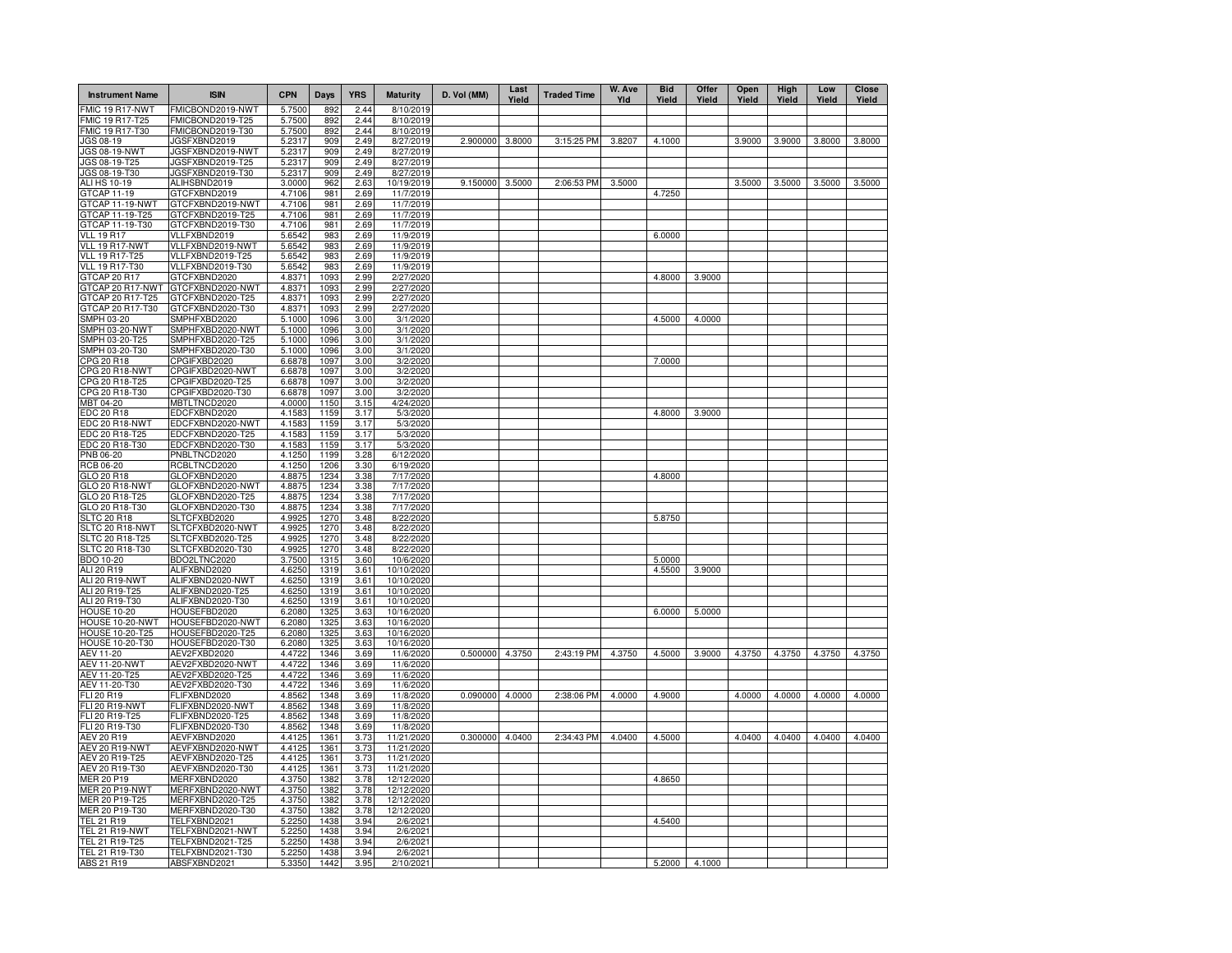| <b>Instrument Name</b>                  | <b>ISIN</b>                          | <b>CPN</b>       | Days         | <b>YRS</b>   | <b>Maturity</b>        | D. Vol (MM) | Last<br>Yield | <b>Traded Time</b> | W. Ave<br>Yld | <b>Bid</b><br>Yield | Offer<br>Yield | Open<br>Yield | High<br>Yield | Low<br>Yield | <b>Close</b><br>Yield |
|-----------------------------------------|--------------------------------------|------------------|--------------|--------------|------------------------|-------------|---------------|--------------------|---------------|---------------------|----------------|---------------|---------------|--------------|-----------------------|
| ABS 21 R19-NWT                          | ABSFXBND2021-NWT                     | 5.3350           | 1442         | 3.95         | 2/10/2021              |             |               |                    |               |                     |                |               |               |              |                       |
| ABS 21 R19-T25                          | ABSFXBND2021-T25                     | 5.3350           | 1442         | 3.95         | 2/10/2021              |             |               |                    |               |                     |                |               |               |              |                       |
| ABS 21 R19-T30                          | ABSFXBND2021-T30                     | 5.3350           | 1442         | 3.95         | 2/10/2021              |             |               |                    |               |                     |                |               |               |              |                       |
| ROCK 21 R19                             | ROCKFXBD2021                         | 5.0932           | 1447         | 3.96         | 2/15/2021              |             |               |                    |               | 5.1000              | 4.1000         |               |               |              |                       |
| ROCK 21 R19-NWT                         | ROCKFXBD2021-NWT                     | 5.0932           | 1447         | 3.96         | 2/15/2021              |             |               |                    |               |                     |                |               |               |              |                       |
| ROCK 21 R19-T25<br>ROCK 21 R19-T30      | ROCKFXBD2021-T25<br>ROCKFXBD2021-T30 | 5.0932<br>5.0932 | 1447<br>1447 | 3.96<br>3.96 | 2/15/2021<br>2/15/2021 |             |               |                    |               |                     |                |               |               |              |                       |
| SMPH 02-21                              | SMPH2FBD2021                         | 4.5095           | 1457         | 3.99         | 2/25/2021              |             |               |                    |               | 4.9500              | 4.1100         |               |               |              |                       |
| SMPH 02-21-NWT                          | SMPH2FBD2021-NWT                     | 4.5095           | 1457         | 3.99         | 2/25/2021              |             |               |                    |               |                     |                |               |               |              |                       |
| SMPH 02-21-T25                          | SMPH2FBD2021-T25                     | 4.5095           | 1457         | 3.99         | 2/25/2021              |             |               |                    |               |                     |                |               |               |              |                       |
| SMPH 02-21-T30                          | SMPH2FBD2021-T30                     | 4.5095           | 1457         | 3.99         | 2/25/2021              |             |               |                    |               |                     |                |               |               |              |                       |
| JGS 21 R19                              | JGSFXBND2021                         | 5.2442           | 1459         | 3.99         | 2/27/2021              |             |               |                    |               | 4.7000              | 4.1000         |               |               |              |                       |
| JGS 21 R19-NWT                          | JGSFXBND2021-NWT                     | 5.2442           | 1459         | 3.99         | 2/27/2021              |             |               |                    |               |                     |                |               |               |              |                       |
| JGS 21 R19-T25                          | JGSFXBND2021-T25                     | 5.2442           | 1459         | 3.99         | 2/27/2021              |             |               |                    |               |                     |                |               |               |              |                       |
| JGS 21 R19-T30                          | JGSFXBND2021-T30                     | 5.2442           | 1459         | 3.99         | 2/27/2021              |             |               |                    |               |                     |                |               |               |              |                       |
| <b>SLI 21 R18</b>                       | SLIFXBND2021                         | 6.7150           | 1482         | 4.06         | 3/22/2021              |             |               |                    |               | 6.7250              |                |               |               |              |                       |
| SLI 21 R18-NWT                          | SLIFXBND2021-NWT                     | 6.7150           | 1482         | 4.06         | 3/22/2021              |             |               |                    |               |                     |                |               |               |              |                       |
| SLI 21 R18-T25                          | SLIFXBND2021-T25                     | 6.7150           | 1482         | 4.06         | 3/22/2021              |             |               |                    |               |                     |                |               |               |              |                       |
| SLI 21 R18-T30                          | SLIFXBND2021-T30                     | 6.7150           | 1482         | 4.06         | 3/22/2021              |             |               |                    |               |                     |                |               |               |              |                       |
| <b>MNTC 21 R19</b>                      | MNTCFXBD2021                         | 5.0700           | 1491         | 4.08         | 3/31/2021              |             |               |                    |               | 4.8950              |                |               |               |              |                       |
| MNTC 21 R19-NWT                         | MNTCFXBD2021-NWT                     | 5.0700           | 1491         | 4.08         | 3/31/2021              |             |               |                    |               |                     |                |               |               |              |                       |
| MNTC 21 R19-T25<br>MNTC 21 R19-T30      | MNTCFXBD2021-T25<br>MNTCFXBD2021-T30 | 5.0700<br>5.0700 | 1491<br>1491 | 4.08<br>4.08 | 3/31/2021<br>3/31/2021 |             |               |                    |               |                     |                |               |               |              |                       |
| SMB 21 R19                              | SMBFXBND2021                         | 5.5000           | 1493         | 4.09         | 4/2/2021               |             |               |                    |               | 5.2000              | 4.1000         |               |               |              |                       |
| <b>SMB 21 R19-NWT</b>                   | SMBFXBND2021-NWT                     | 5.5000           | 1493         | 4.09         | 4/2/2021               |             |               |                    |               |                     |                |               |               |              |                       |
| SMB 21 R19-T25                          | SMBFXBND2021-T25                     | 5.5000           | 1493         | 4.09         | 4/2/2021               |             |               |                    |               |                     |                |               |               |              |                       |
| SMB 21 R19-T30                          | SMBFXBND2021-T30                     | 5.5000           | 1493         | 4.09         | 4/2/2021               |             |               |                    |               |                     |                |               |               |              |                       |
| LBP 04-21                               | BPLTNCD2021                          | 3.7500           | 1500         | 4.11         | 4/9/2021               |             |               |                    |               |                     |                |               |               |              |                       |
| <b>VLL 21 R19</b>                       | VLLFXBND2021                         | 5.9437           | 1530         | 4.19         | 5/9/2021               |             |               |                    |               | 6.7500              |                |               |               |              |                       |
| VLL 21 R19-NWT                          | VLLFXBND2021-NWT                     | 5.9437           | 1530         | 4.19         | 5/9/2021               |             |               |                    |               |                     |                |               |               |              |                       |
| VLL 21 R19-T25                          | VLLFXBND2021-T25                     | 5.9437           | 1530         | 4.19         | 5/9/2021               |             |               |                    |               |                     |                |               |               |              |                       |
| VLL 21 R19-T30                          | VLLFXBND2021-T30                     | 5.9437           | 1530         | 4.19         | 5/9/2021               |             |               |                    |               |                     |                |               |               |              |                       |
| AC 05-21                                | ACFXBOND2021                         | 6.8000           | 1533         | 4.20         | 5/12/2021              |             |               |                    |               | 4.6000              | 4.1000         |               |               |              |                       |
| AC 05-21-NWT                            | ACFXBOND2021-NWT                     | 6.8000           | 1533         | 4.20         | 5/12/2021              |             |               |                    |               |                     |                |               |               |              |                       |
| AC 05-21-T25                            | ACFXBOND2021-T25                     | 6.8000           | 1533         | 4.20         | 5/12/2021              |             |               |                    |               |                     |                |               |               |              |                       |
| AC 05-21-T30                            | ACFXBOND2021-T30                     | 6.8000           | 1533         | 4.20         | 5/12/2021              |             |               |                    |               |                     |                |               |               |              |                       |
| SM 21 R19                               | SMICFXBD2021                         | 5.2958           | 1540         | 4.22         | 5/19/2021              |             |               |                    |               | 4.9000              |                |               |               |              |                       |
| <b>SM 21 R19-NWT</b>                    | SMICFXBD2021-NWT                     | 5.2958           | 1540         | 4.22         | 5/19/2021              |             |               |                    |               |                     |                |               |               |              |                       |
| SM 21 R19-T25                           | SMICFXBD2021-T25                     | 5.2958           | 1540         | 4.22         | 5/19/2021              |             |               |                    |               |                     |                |               |               |              |                       |
| SM 21 R19-T30<br>CHI 21 R19             | SMICFXBD2021-T30<br>CHIFXBND2021     | 5.2958<br>5.3200 | 1540<br>1558 | 4.22<br>4.27 | 5/19/2021<br>6/6/2021  | 1.500000    | 5.0000        | 11:56:48 AM        | 5.0000        | 5.0000              |                | 5.0000        | 5.0000        | 5.0000       | 5.0000                |
| CHI 21 R19-NWT                          | CHIFXBND2021-NWT                     | 5.3200           | 1558         | 4.27         | 6/6/2021               |             |               |                    |               |                     |                |               |               |              |                       |
| CHI 21 R19-T25                          | CHIFXBND2021-T25                     | 5.3200           | 1558         | 4.27         | 6/6/2021               |             |               |                    |               |                     |                |               |               |              |                       |
| CHI 21 R19-T30                          | CHIFXBND2021-T30                     | 5.3200           | 1558         | 4.27         | 6/6/2021               |             |               |                    |               |                     |                |               |               |              |                       |
| SMCGP 21 R19                            | SMCGPFBD2021                         | 4.3458           | 1593         | 4.36         | 7/11/2021              | 1.750000    | 4.5000        | 3:16:49 PM         | 4.5000        | 4.8000              | 4.1000         | 4.5000        | 4.5000        | 4.5000       | 4.5000                |
| SMCGP 21 R19-NWT                        | SMCGPFBD2021-NWT                     | 4.3458           | 1593         | 4.36         | 7/11/2021              |             |               |                    |               |                     |                |               |               |              |                       |
| SMCGP 21 R19-T25                        | SMCGPFBD2021-T25                     | 4.3458           | 1593         | 4.36         | 7/11/2021              |             |               |                    |               |                     |                |               |               |              |                       |
| SMCGP 21 R19-T30                        | SMCGPFBD2021-T30                     | 4.3458           | 1593         | 4.36         | 7/11/2021              |             |               |                    |               |                     |                |               |               |              |                       |
| GTCAP 21 R19                            | GTCFXBND2021                         | 5.1965           | 1620         | 4.44         | 8/7/2021               |             |               |                    |               | 5.5000              |                |               |               |              |                       |
| GTCAP 21 R19-NWT                        | GTCFXBND2021-NWT                     | 5.1965           | 1620         | 4.44         | 8/7/2021               |             |               |                    |               |                     |                |               |               |              |                       |
| GTCAP 21 R19-T25                        | GTCFXBND2021-T25                     | 5.1965           | 1620         | 4.44         | 8/7/2021               |             |               |                    |               |                     |                |               |               |              |                       |
| GTCAP 21 R19-T30                        | GTCFXBND2021-T30                     | 5.1965           | 1620         | 4.44         | 8/7/2021               |             |               |                    |               |                     |                |               |               |              |                       |
| SMPH 21 R19                             | SMPHFXBD2021                         | 5.2006           | 1645         | 4.50         | 9/1/2021               |             |               |                    |               | 5.5000              |                |               |               |              |                       |
| SMPH 21 R19-NWT                         | SMPHFXBD2021-NWT                     | 5.2006           | 1645         | 4.50         | 9/1/2021               |             |               |                    |               |                     |                |               |               |              |                       |
| SMPH 21 R19-T25<br>SMPH 21 R19-T30      | SMPHFXBD2021-T25<br>SMPHFXBD2021-T30 | 5.2006<br>5.2006 | 1645<br>1645 | 4.50<br>4.50 | 9/1/2021<br>9/1/2021   |             |               |                    |               |                     |                |               |               |              |                       |
| CPG 21 R20                              | CPGIFXBD2021                         | 6.9758           | 1646         | 4.51         | 9/2/2021               |             |               |                    |               | 7.0000              |                |               |               |              |                       |
| CPG 21 R20-NWT                          | CPGIFXBD2021-NWT                     | 6.9758           | 1646         | 4.51         | 9/2/2021               |             |               |                    |               |                     |                |               |               |              |                       |
| CPG 21 R20-T25                          | CPGIFXBD2021-T25                     | 6.9758           | 1646         | 4.51         | 9/2/2021               |             |               |                    |               |                     |                |               |               |              |                       |
| CPG 21 R20-T30                          | CPGIFXBD2021-T30                     | 6.9758           | 1646         | 4.51         | 9/2/2021               |             |               |                    |               |                     |                |               |               |              |                       |
| AP 21 R19                               | APCFXBND2021                         | 5.2050           | 1654         | 4.53         | 9/10/2021              |             |               |                    |               | 5.2500              |                |               |               |              |                       |
| AP 21 R19-NWT                           | APCFXBND2021-NWT                     | 5.2050           | 1654         | 4.53         | 9/10/2021              |             |               |                    |               |                     |                |               |               |              |                       |
| AP 21 R19-T25                           | APCFXBND2021-T25                     | 5.2050           | 1654         | 4.53         | 9/10/2021              |             |               |                    |               |                     |                |               |               |              |                       |
| AP 21 R19-T30                           | APCFXBND2021-T30                     | 5.2050           | 1654         | 4.53         | 9/10/2021              |             |               |                    |               |                     |                |               |               |              |                       |
| PCOR 21 R19                             | PCORFXBD2021                         | 4.0032           | 1701         | 4.66         | 10/27/2021             |             |               |                    |               | 5.2000              | 4.0100         |               |               |              |                       |
| PCOR 21 R19-NWT                         | PCORFXBD2021-NWT                     | 4.0032           | 1701         | 4.66         | 10/27/2021             |             |               |                    |               |                     |                |               |               |              |                       |
| PCOR 21 R19-T25                         | PCORFXBD2021-T25                     | 4.0032           | 1701         | 4.66         | 10/27/2021             |             |               |                    |               |                     |                |               |               |              |                       |
| PCOR 21 R19-T30                         | PCORFXBD2021-T30                     | 4.0032           | 1701         | 4.66         | 10/27/2021             |             |               |                    |               |                     |                |               |               |              |                       |
| MBT 11-21                               | MBTLTNCD2021                         | 4.2500           | 1726         | 4.73         | 11/21/2021             |             |               |                    |               |                     |                |               |               |              |                       |
| FLI 21 R20                              | FLIFXBND2021                         | 5.4000           | 1739<br>1739 | 4.76         | 12/4/2021              |             |               |                    |               | 5.3000              | 4.3000         |               |               |              |                       |
| <b>FLI 21 R20-NWT</b><br>FLI 21 R20-T25 | FLIFXBND2021-NWT<br>FLIFXBND2021-T25 | 5.4000<br>5.4000 | 1739         | 4.76<br>4.76 | 12/4/2021<br>12/4/2021 |             |               |                    |               |                     |                |               |               |              |                       |
| FLI 21 R20-T30                          | FLIFXBND2021-T30                     | 5.4000           | 1739         | 4.76         | 12/4/2021              |             |               |                    |               |                     |                |               |               |              |                       |
|                                         |                                      |                  |              |              |                        |             |               |                    |               |                     |                |               |               |              |                       |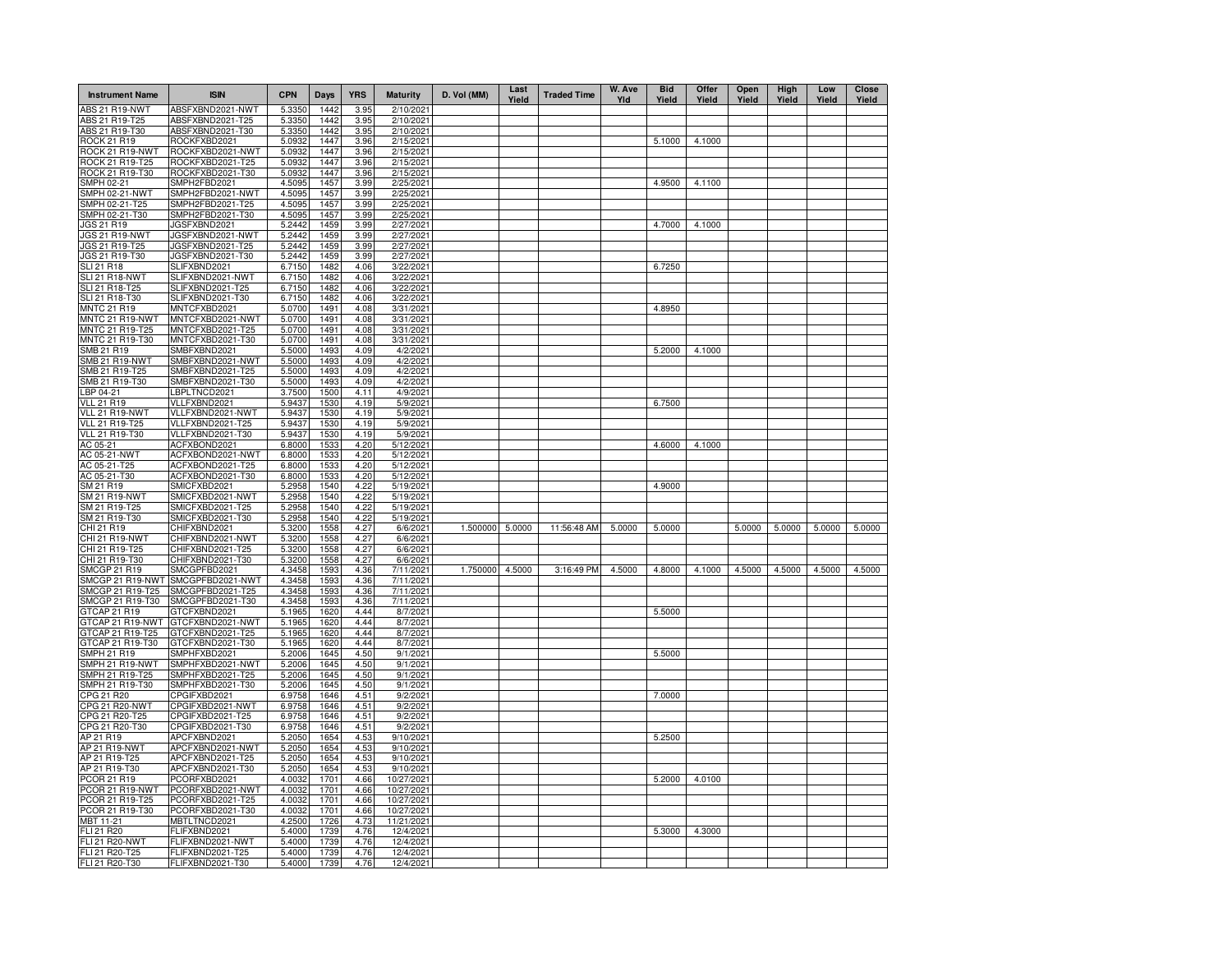| <b>Instrument Name</b>                | <b>ISIN</b>                          | <b>CPN</b>       | Days         | <b>YRS</b>   | <b>Maturity</b>        | D. Vol (MM)     | Last<br>Yield | <b>Traded Time</b> | W. Ave<br>Yld | <b>Bid</b><br>Yield | Offer<br>Yield | Open<br>Yield | High<br>Yield | Low<br>Yield | Close<br>Yield |
|---------------------------------------|--------------------------------------|------------------|--------------|--------------|------------------------|-----------------|---------------|--------------------|---------------|---------------------|----------------|---------------|---------------|--------------|----------------|
| RLC 02-22                             | RLCFXBND2022                         | 4.8000           | 1820         | 4.98         | 2/23/2022              | 10.000000       | 4.8000        | 10:12:19 AM        | 4.8000        | 5.5000              | 4.3000         | 4.8000        | 4.8000        | 4.8000       | 4.8000         |
| <b>RLC 02-22-NWT</b>                  | RLCFXBND2022-NWT                     | 4.8000           | 1820         | 4.98         | 2/23/2022              |                 |               |                    |               |                     |                |               |               |              |                |
| RLC 02-22-T25<br>RLC 02-22-T30        | RLCFXBND2022-T25<br>RLCFXBND2022-T30 | 4.8000<br>4.8000 | 1820<br>1820 | 4.98<br>4.98 | 2/23/2022<br>2/23/2022 |                 |               |                    |               |                     |                |               |               |              |                |
| SMB 22 R19                            | SMBFXBND2022                         | 6.6000           | 1858         | 5.09         | 4/2/2022               |                 |               |                    |               | 5.2000              | 4.9000         |               |               |              |                |
| <b>SMB 22 R19-NWT</b>                 | SMBFXBND2022-NWT                     | 6.6000           | 1858         | 5.09         | 4/2/2022               |                 |               |                    |               |                     |                |               |               |              |                |
| SMB 22 R19-T25                        | SMBFXBND2022-T25                     | 6.6000           | 1858         | 5.09         | 4/2/202                |                 |               |                    |               |                     |                |               |               |              |                |
| SMB 22 R19-T30                        | SMBFXBND2022-T30                     | 6.6000           | 1858         | 5.09         | 4/2/202                |                 |               |                    |               |                     |                |               |               |              |                |
| ALI 22 R19                            | ALIFXBND2022                         | 6.0000           | 1883         | 5.16         | 4/27/202               |                 |               |                    |               | 5.5000              | 4.3000         |               |               |              |                |
| <b>ALI 22 R19-NWT</b>                 | ALIFXBND2022-NWT                     | 6.0000           | 1883         | 5.16         | 4/27/202               |                 |               |                    |               |                     |                |               |               |              |                |
| ALI 22 R19-T25<br>ALI 22 R19-T30      | ALIFXBND2022-T25<br>ALIFXBND2022-T30 | 6.0000<br>6.0000 | 1883<br>1883 | 5.16<br>5.16 | 4/27/202<br>4/27/202   |                 |               |                    |               |                     |                |               |               |              |                |
| ALI 22 4.5                            | ALI2FXBD2022                         | 4.5000           | 1885         | 5.16         | 4/29/202               | 0.530000        | 4.8000        | 2:43:53 PM         | 4.8000        | 5.5000              | 4.3000         | 4.8000        | 4.8000        | 4.8000       | 4.8000         |
| ALI 22 4.5-NWT                        | ALI2FXBD2022-NWT                     | 4.5000           | 1885         | 5.16         | 4/29/202               |                 |               |                    |               |                     |                |               |               |              |                |
| ALI 22 4.5-T25                        | ALI2FXBD2022-T25                     | 4.5000           | 1885         | 5.16         | 4/29/2022              |                 |               |                    |               |                     |                |               |               |              |                |
| ALI 22 4.5-T30                        | ALI2FXBD2022-T30                     | 4.5000           | 1885         | 5.16         | 4/29/202               |                 |               |                    |               |                     |                |               |               |              |                |
| PSB 04-22                             | PSBLTNCD2022                         | 3.5000           | 1886         | 5.16         | 4/30/2022              |                 |               |                    |               |                     |                |               |               |              |                |
| CHIB 05-22                            | CHIBLTNC2022                         | 3.2500           | 1904         | 5.21         | 5/18/2022              |                 |               |                    |               |                     |                |               |               |              |                |
| <b>SLTC 22 R20</b><br>SLTC 22 R20-NWT | SLTCFXBD2022<br>SLTCFXBD2022-NWT     | 5.5796           | 1908<br>1908 | 5.22         | 5/22/2022<br>5/22/2022 |                 |               |                    |               | 5.5000              | 4.3000         |               |               |              |                |
| SLTC 22 R20-T25                       | SLTCFXBD2022-T25                     | 5.5796<br>5.5796 | 1908         | 5.22<br>5.22 | 5/22/2022              |                 |               |                    |               |                     |                |               |               |              |                |
| SLTC 22 R20-T30                       | SLTCFXBD2022-T30                     | 5.5796           | 1908         | 5.22         | 5/22/2022              |                 |               |                    |               |                     |                |               |               |              |                |
| PNB 06-22                             | PNBLTNCD2022                         | 3.2500           | 1923         | 5.26         | 6/6/2022               |                 |               |                    |               |                     |                |               |               |              |                |
| HOUSE 22 R20                          | HOUSEFBD2022                         | 6.1310           | 1963         | 5.37         | 7/16/2022              |                 |               |                    |               | 6.5000              |                |               |               |              |                |
| HOUSE 22 R20-NWT                      | HOUSEFBD2022-NWT                     | 6.1310           | 1963         | 5.37         | 7/16/2022              |                 |               |                    |               |                     |                |               |               |              |                |
| <b>HOUSE 22 R20-T25</b>               | HOUSEFBD2022-T25                     | 6.1310           | 1963         | 5.37         | 7/16/2022              |                 |               |                    |               |                     |                |               |               |              |                |
| <b>HOUSE 22 R20-T30</b>               | HOUSEFBD2022-T30                     | 6.1310           | 1963         | 5.37         | 7/16/2022              |                 |               |                    |               |                     |                |               |               |              |                |
| SM 22 R19                             | SMICFXBD2022                         | 6.9442           | 1963         | 5.37         | 7/16/2022              |                 |               |                    |               | 4.7000              | 4.6000         |               |               |              |                |
| <b>SM 22 R19-NWT</b><br>SM 22 R19-T25 | SMICFXBD2022-NWT<br>SMICFXBD2022-T25 | 6.9442<br>6.9442 | 1963<br>1963 | 5.37<br>5.37 | 7/16/2022<br>7/16/2022 |                 |               |                    |               |                     |                |               |               |              |                |
| SM 22 R19-T30                         | SMICFXBD2022-T30                     | 6.9442           | 1963         | 5.37         | 7/16/2022              |                 |               |                    |               |                     |                |               |               |              |                |
| AEV 22 R20                            | AEVFXBND2022                         | 5.0056           | 1984         | 5.43         | 8/6/2022               | 12.000000       | 4.7500        | 3:04:17 PM         | 4.7500        | 5.0000              |                | 4.7500        | 4.7500        | 4.7500       | 4.7500         |
| <b>AEV 22 R20-NWT</b>                 | AEVFXBND2022-NWT                     | 5.0056           | 1984         | 5.43         | 8/6/202                |                 |               |                    |               |                     |                |               |               |              |                |
| AEV 22 R20-T25                        | AEVFXBND2022-T25                     | 5.0056           | 1984         | 5.43         | 8/6/202                |                 |               |                    |               |                     |                |               |               |              |                |
| AEV 22 R20-T30                        | AEVFXBND2022-T30                     | 5.0056           | 1984         | 5.43         | 8/6/202                |                 |               |                    |               |                     |                |               |               |              |                |
| FLI 22 R20                            | FLIFXBND2022                         | 5.3567           | 1998         | 5.47         | 8/20/202               | 20.000000       | 4.9750        | 4:13:04 PM         | 5.0125        | 5.1000              | 4.4000         | 5.0500        | 5.0500        | 4.9750       | 4.9750         |
| FLI 22 R20-NWT                        | FLIFXBND2022-NWT                     | 5.3567           | 1998         | 5.47         | 8/20/202               |                 |               |                    |               |                     |                |               |               |              |                |
| FLI 22 R20-T25<br>FLI 22 R20-T30      | FLIFXBND2022-T25<br>FLIFXBND2022-T30 | 5.3567<br>5.3567 | 1998<br>1998 | 5.47<br>5.47 | 8/20/202<br>8/20/202   |                 |               |                    |               |                     |                |               |               |              |                |
| GTCAP 23 R20                          | GTCFXBND2023                         | 5.0937           | 2189         | 5.99         | 2/27/202               |                 |               |                    |               | 6.0000              |                |               |               |              |                |
| GTCAP 23 R20-NWT                      | GTCFXBND2023-NWT                     | 5.0937           | 2189         | 5.99         | 2/27/202               |                 |               |                    |               |                     |                |               |               |              |                |
| GTCAP 23 R20-T25                      | GTCFXBND2023-T25                     | 5.0937           | 2189         | 5.99         | 2/27/202               |                 |               |                    |               |                     |                |               |               |              |                |
| GTCAP 23 R20-T30                      | GTCFXBND2023-T30                     | 5.0937           | 2189         | 5.99         | 2/27/2023              |                 |               |                    |               |                     |                |               |               |              |                |
| EDC 23 R19                            | EDCFXBND2023                         | 4.7312           | 2254         | 6.17         | 5/3/2023               |                 |               |                    |               | 5.3500              |                |               |               |              |                |
| EDC 23 R19-NWT                        | EDCFXBND2023-NWT                     | 4.7312           | 2254         | 6.17         | 5/3/2023               |                 |               |                    |               |                     |                |               |               |              |                |
| EDC 23 R19-T25<br>EDC 23 R19-T30      | EDCFXBND2023-T25<br>EDCFXBND2023-T30 | 4.7312<br>4.7312 | 2254<br>2254 | 6.17<br>6.17 | 5/3/2023<br>5/3/2023   |                 |               |                    |               |                     |                |               |               |              |                |
| AC 23 R22                             | ACFXBOND2023                         | 3.9200           | 2319         | 6.35         | 7/7/2023               |                 |               |                    |               | 4.7500              |                |               |               |              |                |
| <b>AC 23 R22-NWT</b>                  | ACFXBOND2023-NWT                     | 3.9200           | 2319         | 6.35         | 7/7/2023               |                 |               |                    |               |                     |                |               |               |              |                |
| AC 23 R22-T25                         | ACFXBOND2023-T25                     | 3.9200           | 2319         | 6.35         | 7/7/2023               |                 |               |                    |               |                     |                |               |               |              |                |
| AC 23 R22-T30                         | ACFXBOND2023-T30                     | 3.9200           | 2319         | 6.35         | 7/7/2023               |                 |               |                    |               |                     |                |               |               |              |                |
| SMCGP 23 R21                          | SMCGPFBD2023                         | 4.7575           | 2323         | 6.36         | 7/11/2023              |                 |               |                    |               | 5.2500              | 4.1250         |               |               |              |                |
| SMCGP 23 R21-NWT                      | SMCGPFBD2023-NWT                     | 4.7575           | 2323         | 6.36         | 7/11/2023              |                 |               |                    |               |                     |                |               |               |              |                |
| SMCGP 23 R21-T25<br>SMCGP 23 R21-T30  | SMCGPFBD2023-T25<br>SMCGPFBD2023-T30 | 4.7575<br>4.7575 | 2323<br>2323 | 6.36<br>6.36 | 7/11/2023<br>7/11/2023 |                 |               |                    |               |                     |                |               |               |              |                |
| GLO 23 R20                            | GLOFXBND2023                         | 5.2792           | 2329         | 6.38         | 7/17/2023              | 2.500000 4.3000 |               | 8:46:59 AM         | 4.3000        | 5.0000              |                | 4.3000        | 4.3000        | 4.3000       | 4.3000         |
| GLO 23 R20-NWT                        | GLOFXBND2023-NWT                     | 5.2792           | 2329         | 6.38         | 7/17/2023              |                 |               |                    |               |                     |                |               |               |              |                |
| GLO 23 R20-T25                        | GLOFXBND2023-T25                     | 5.2792           | 2329         | 6.38         | 7/17/2023              |                 |               |                    |               |                     |                |               |               |              |                |
| GLO 23 R20-T30                        | GLOFXBND2023-T30                     | 5.2792           | 2329         | 6.38         | 7/17/202               |                 |               |                    |               |                     |                |               |               |              |                |
| MBT 09-23                             | MBTLTNCD2023                         | 3.5000           | 2393         | 6.55         | 9/19/2023              |                 |               |                    |               |                     |                |               |               |              |                |
| ALI 23 R22                            | ALIFXBND2023                         | 3.8915           | 2411         | 6.60         | 10/7/202               | 4.000000        | 4.2500        | 10:45:45 AM        | 4.2500        | 5.5000              |                | 4.2500        | 4.2500        | 4.2500       | 4.2500         |
| ALI 23 R22-NWT<br>ALI 23 R22-T25      | ALIFXBND2023-NWT<br>ALIFXBND2023-T25 | 3.8915           | 2411<br>2411 | 6.60         | 10/7/2023<br>10/7/2023 |                 |               |                    |               |                     |                |               |               |              |                |
| ALI 23 R22-T30                        | ALIFXBND2023-T30                     | 3.8915<br>3.8915 | 2411         | 6.60<br>6.60 | 10/7/2023              |                 |               |                    |               |                     |                |               |               |              |                |
| <b>PCOR 23 R21</b>                    | PCORFXBD2023                         | 4.5219           | $243 -$      | 6.66         | 10/27/202              |                 |               |                    |               | 5.7500              |                |               |               |              |                |
| PCOR 23 R21-NWT                       | PCORFXBD2023-NWT                     | 4.5219           | $243 -$      | 6.66         | 10/27/202              |                 |               |                    |               |                     |                |               |               |              |                |
| PCOR 23 R21-T25                       | PCORFXBD2023-T25                     | 4.5219           | 2431         | 6.66         | 10/27/202              |                 |               |                    |               |                     |                |               |               |              |                |
| PCOR 23 R21-T30                       | PCORFXBD2023-T30                     | 4.5219           | 2431         | 6.66         | 10/27/2023             |                 |               |                    |               |                     |                |               |               |              |                |
| FLI 23 R20                            | FLIFXBND2023                         | 5.4333           | 2443         | 6.69         | 11/8/2023              |                 |               |                    |               | 5.2500              |                |               |               |              |                |
| <b>FLI 23 R20-NWT</b>                 | FLIFXBND2023-NWT                     | 5.4333           | 2443         | 6.69         | 11/8/2023              |                 |               |                    |               |                     |                |               |               |              |                |
| FLI 23 R20-T25<br>FLI 23 R20-T30      | FLIFXBND2023-T25<br>FLIFXBND2023-T30 | 5.4333<br>5.4333 | 2443<br>2443 | 6.69<br>6.69 | 11/8/2023<br>11/8/2023 |                 |               |                    |               |                     |                |               |               |              |                |
| <b>AEV 23 R20</b>                     | AEVFXBND2023                         | 4.6188           | 2456         | 6.72         | 11/21/2023             |                 |               |                    |               | 5.2500              |                |               |               |              |                |
|                                       |                                      |                  |              |              |                        |                 |               |                    |               |                     |                |               |               |              |                |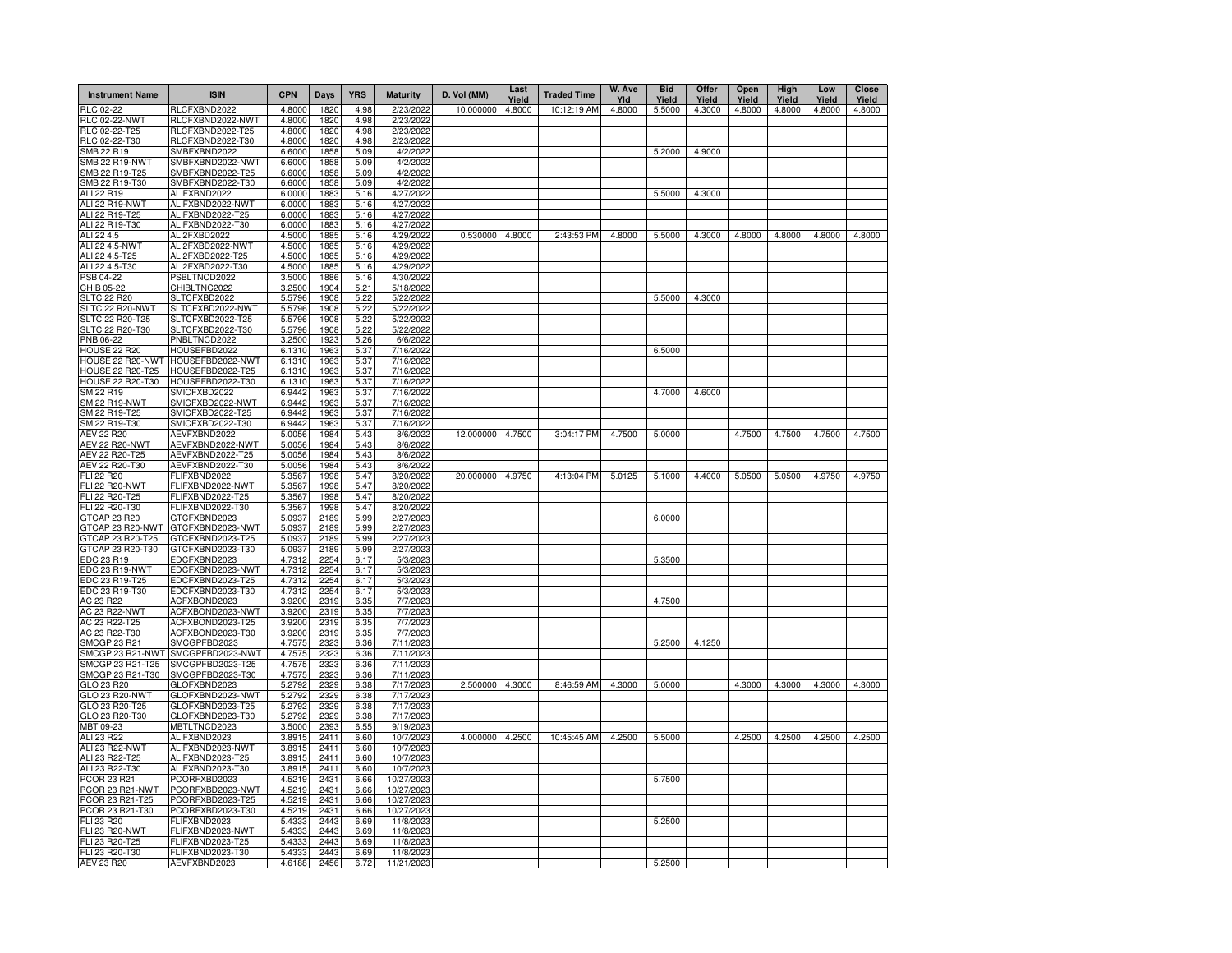| <b>Instrument Name</b>                             | <b>ISIN</b>                          | <b>CPN</b>       | Days         | <b>YRS</b>   | <b>Maturity</b>        | D. Vol (MM) | Last<br>Yield | <b>Traded Time</b> | W. Ave<br>Yld | <b>Bid</b><br>Yield | Offer<br>Yield | Open<br>Yield | High<br>Yield | Low<br>Yield | Close<br>Yield |
|----------------------------------------------------|--------------------------------------|------------------|--------------|--------------|------------------------|-------------|---------------|--------------------|---------------|---------------------|----------------|---------------|---------------|--------------|----------------|
| AEV 23 R20-NWT                                     | AEVFXBND2023-NWT                     | 4.6188           | 2456         | 6.72         | 11/21/2023             |             |               |                    |               |                     |                |               |               |              |                |
| AEV 23 R20-T25                                     | AEVFXBND2023-T25                     | 4.6188           | 2456         | 6.72         | 11/21/202              |             |               |                    |               |                     |                |               |               |              |                |
| AEV 23 R20-T30                                     | AEVFXBND2023-T30                     | 4.6188           | 2456         | 6.72         | 11/21/202              |             |               |                    |               |                     |                |               |               |              |                |
| SM 23 R21<br>SM 23 R21-NWT                         | SMICFXBD2023<br>SMICFXBD2023-NWT     | 5.1590<br>5.1590 | 2474<br>2474 | 6.77<br>6.77 | 12/9/2023<br>12/9/202  |             |               |                    |               | 4.9900              |                |               |               |              |                |
| SM 23 R21-T25                                      | SMICFXBD2023-T25                     | 5.1590           | 2474         | 6.77         | 12/9/202               |             |               |                    |               |                     |                |               |               |              |                |
| SM 23 R21-T30                                      | SMICFXBD2023-T30                     | 5.1590           | 2474         | 6.77         | 12/9/202               |             |               |                    |               |                     |                |               |               |              |                |
| FDC 24 R21                                         | FDCFXBND2024                         | 6.1458           | 2520         | 6.90         | 1/24/2024              |             |               |                    |               | 5.2500              | 5.0000         |               |               |              |                |
| FDC 24 R21-NWT                                     | FDCFXBND2024-NWT                     | 6.1458           | 2520         | 6.90         | 1/24/2024              |             |               |                    |               |                     |                |               |               |              |                |
| FDC 24 R21-T25                                     | FDCFXBND2024-T25                     | 6.1458           | 2520         | 6.90         | 1/24/2024              |             |               |                    |               |                     |                |               |               |              |                |
| FDC 24 R21-T30                                     | FDCFXBND2024-T30                     | 6.1458           | 2520         | 6.90         | 1/24/2024              |             |               |                    |               |                     |                |               |               |              |                |
| ALI 24 R20                                         | ALIFXBND2024                         | 5.0000           | 2526         | 6.92         | 1/30/2024              |             |               |                    |               | 5.0000              | 4.5500         |               |               |              |                |
| ALI 24 R20-NWT                                     | ALIFXBND2024-NWT                     | 5.0000           | 2526         | 6.92         | 1/30/2024              |             |               |                    |               |                     |                |               |               |              |                |
| ALI 24 R20-T25                                     | ALIFXBND2024-T25                     | 5.0000           | 2526         | 6.92         | 1/30/2024              |             |               |                    |               |                     |                |               |               |              |                |
| ALI 24 R20-T30                                     | ALIFXBND2024-T30                     | 5.0000           | 2526         | 6.92         | 1/30/2024              |             |               |                    |               |                     |                |               |               |              |                |
| <b>TEL 24 R21</b><br><b>TEL 24 R21-NWT</b>         | TELFXBND2024<br>TELFXBND2024-NWT     | 5.2813<br>5.2813 | 2533<br>2533 | 6.93         | 2/6/2024<br>2/6/2024   |             |               |                    |               | 5.0500              |                |               |               |              |                |
| TEL 24 R21-T25                                     | TELFXBND2024-T25                     | 5.2813           | 2533         | 6.93<br>6.93 | 2/6/2024               |             |               |                    |               |                     |                |               |               |              |                |
| TEL 24 R21-T30                                     | TELFXBND2024-T30                     | 5.2813           | 2533         | 6.93         | 2/6/2024               |             |               |                    |               |                     |                |               |               |              |                |
| JGS 24 R20                                         | JGSFXBND2024                         | 5.3000           | 2554         | 6.99         | 2/27/2024              |             |               |                    |               | 5.5000              |                |               |               |              |                |
| <b>JGS 24 R20-NWT</b>                              | JGSFXBND2024-NWT                     | 5.3000           | 2554         | 6.99         | 2/27/2024              |             |               |                    |               |                     |                |               |               |              |                |
| JGS 24 R20-T25                                     | JGSFXBND2024-T25                     | 5.3000           | 2554         | 6.99         | 2/27/2024              |             |               |                    |               |                     |                |               |               |              |                |
| JGS 24 R20-T30                                     | JGSFXBND2024-T30                     | 5.3000           | 2554         | 6.99         | 2/27/2024              |             |               |                    |               |                     |                |               |               |              |                |
| <b>MNTC 24 R21</b>                                 | MNTCFXBD2024                         | 5.5000           | 2587         | 7.08         | 3/31/2024              |             |               |                    |               | 5.4000              |                |               |               |              |                |
| MNTC 24 R21-NWT                                    | MNTCFXBD2024-NWT                     | 5.5000           | 2587         | 7.08         | 3/31/2024              |             |               |                    |               |                     |                |               |               |              |                |
| MNTC 24 R21-T25                                    | MNTCFXBD2024-T25                     | 5.5000           | 2587         | 7.08         | 3/31/2024              |             |               |                    |               |                     |                |               |               |              |                |
| MNTC 24 R21-T30                                    | MNTCFXBD2024-T30                     | 5.5000           | 2587         | 7.08         | 3/31/2024              |             |               |                    |               |                     |                |               |               |              |                |
| <b>SMB 24 R21</b>                                  | SMBFXBND2024                         | 6.0000           | 2589         | 7.09         | 4/2/2024               |             |               |                    |               | 6.0000              |                |               |               |              |                |
| SMB 24 R21-NWT                                     | SMBFXBND2024-NWT                     | 6.0000           | 2589         | 7.09         | 4/2/2024               |             |               |                    |               |                     |                |               |               |              |                |
| SMB 24 R21-T25                                     | SMBFXBND2024-T25                     | 6.0000           | 2589         | 7.09         | 4/2/2024               |             |               |                    |               |                     |                |               |               |              |                |
| SMB 24 R21-T30<br>SM 24 R21                        | SMBFXBND2024-T30<br>SMICFXBD2024     | 6.0000<br>5.6125 | 2589<br>2636 | 7.09<br>7.22 | 4/2/2024<br>5/19/2024  |             |               |                    |               | 5.5000              |                |               |               |              |                |
| <b>SM 24 R21-NWT</b>                               | SMICFXBD2024-NWT                     | 5.6125           | 2636         | 7.22         | 5/19/2024              |             |               |                    |               |                     |                |               |               |              |                |
| SM 24 R21-T25                                      | SMICFXBD2024-T25                     | 5.6125           | 2636         | 7.22         | 5/19/2024              |             |               |                    |               |                     |                |               |               |              |                |
| SM 24 R21-T30                                      | SMICFXBD2024-T30                     | 5.6125           | 2636         | 7.22         | 5/19/2024              |             |               |                    |               |                     |                |               |               |              |                |
| GTCAP 24 R21                                       | GTCFXBND2024                         | 5.6250           | 2716         | 7.44         | 8/7/2024               |             |               |                    |               | 6.0000              |                |               |               |              |                |
| GTCAP 24 R21-NWT                                   | GTCFXBND2024-NWT                     | 5.6250           | 2716         | 7.44         | 8/7/2024               |             |               |                    |               |                     |                |               |               |              |                |
| GTCAP 24 R21-T25                                   | GTCFXBND2024-T25                     | 5.6250           | 2716         | 7.44         | 8/7/2024               |             |               |                    |               |                     |                |               |               |              |                |
| GTCAP 24 R21-T30                                   | GTCFXBND2024-T30                     | 5.6250           | 2716         | 7.44         | 8/7/2024               |             |               |                    |               |                     |                |               |               |              |                |
| <b>SMPH 24 R21</b>                                 | SMPHFXBD2024                         | 5.7417           | 2741         | 7.50         | 9/1/2024               |             |               |                    |               | 5.7500              |                |               |               |              |                |
| SMPH 24 R21-NWT                                    | SMPHFXBD2024-NWT                     | 5.7417           | 2741         | 7.50         | 9/1/2024               |             |               |                    |               |                     |                |               |               |              |                |
| SMPH 24 R21-T25                                    | SMPHFXBD2024-T25<br>SMPHFXBD2024-T30 | 5.7417<br>5.7417 | 2741<br>2741 | 7.50         | 9/1/2024               |             |               |                    |               |                     |                |               |               |              |                |
| SMPH 24 R21-T30<br><b>FLI 24 R21</b>               | FLIFXBND2024                         | 5.6389           | 2835         | 7.50<br>7.76 | 9/1/2024<br>12/4/2024  |             |               |                    |               | 5.5000              |                |               |               |              |                |
| FLI 24 R21-NWT                                     | FLIFXBND2024-NWT                     | 5.6389           | 2835         | 7.76         | 12/4/2024              |             |               |                    |               |                     |                |               |               |              |                |
| FLI 24 R21-T25                                     | FLIFXBND2024-T25                     | 5.6389           | 2835         | 7.76         | 12/4/2024              |             |               |                    |               |                     |                |               |               |              |                |
| FLI 24 R21-T30                                     | FLIFXBND2024-T30                     | 5.6389           | 2835         | 7.76         | 12/4/2024              |             |               |                    |               |                     |                |               |               |              |                |
| AC 25 R23                                          | ACFXBOND2025                         | 4.8200           | 2903         | 7.95         | 2/10/2025              | 1.250000    | 4.5500        | 3:18:55 PM         | 4.5600        | 4.7500              | 4.5000         | 4.5750        | 4.5750        | 4.5500       | 4.5500         |
| <b>AC 25 R23-NWT</b>                               | ACFXBOND2025-NWT                     | 4.8200           | 2903         | 7.95         | 2/10/2025              |             |               |                    |               |                     |                |               |               |              |                |
| AC 25 R23-T25                                      | ACFXBOND2025-T25                     | 4.8200           | 2903         | 7.95         | 2/10/2025              |             |               |                    |               |                     |                |               |               |              |                |
| AC 25 R23-T30                                      | ACFXBOND2025-T30                     | 4.8200           | 2903         | 7.95         | 2/10/2025              |             |               |                    |               |                     |                |               |               |              |                |
| RLC 02-25                                          | RLCFXBND2025                         | 4.9344           | 2916         | 7.98         | 2/23/2025              |             |               |                    |               | 5.8000              |                |               |               |              |                |
| <b>RLC 02-25-NWT</b>                               | RLCFXBND2025-NWT<br>RLCFXBND2025-T25 | 4.9344           | 2916         | 7.98         | 2/23/2025              |             |               |                    |               |                     |                |               |               |              |                |
| RLC 02-25-T25<br>RLC 02-25-T30                     | RLCFXBND2025-T30                     | 4.9344<br>4.9344 | 2916<br>2916 | 7.98<br>7.98 | 2/23/2025<br>2/23/2025 |             |               |                    |               |                     |                |               |               |              |                |
| ALI 25 R21                                         | ALIFXBND2025                         | 5.6250           | 2977         | 8.15         | 4/25/2025              |             |               |                    |               | 5.0000              | 4.5000         |               |               |              |                |
| ALI 25 R21-NWT                                     | ALIFXBND2025-NWT                     | 5.6250           | 2977         | 8.15         | 4/25/2025              |             |               |                    |               |                     |                |               |               |              |                |
| ALI 25 R21-T25                                     | ALIFXBND2025-T25                     | 5.6250           | 2977         | 8.15         | 4/25/2025              |             |               |                    |               |                     |                |               |               |              |                |
| ALI 25 R21-T30                                     | ALIFXBND2025-T30                     | 5.6250           | 2977         | 8.15         | 4/25/2025              |             |               |                    |               |                     |                |               |               |              |                |
| <b>SLTC 25 R22</b>                                 | SLTCFXBD2025                         | 6.4872           | 3004         | 8.22         | 5/22/2025              |             |               |                    |               | 7.0000              |                |               |               |              |                |
| SLTC 25 R22-NWT                                    | SLTCFXBD2025-NWT                     | 6.4872           | 3004         | 8.22         | 5/22/2025              |             |               |                    |               |                     |                |               |               |              |                |
| <b>SLTC 25 R22-T25</b>                             | SLTCFXBD2025-T25                     | 6.4872           | 3004         | 8.22         | 5/22/2025              |             |               |                    |               |                     |                |               |               |              |                |
| SLTC 25 R22-T30                                    | SLTCFXBD2025-T30                     | 6.4872           | 3004         | 8.22         | 5/22/2025              |             |               |                    |               |                     |                |               |               |              |                |
| <b>HOUSE 25 R22</b>                                | HOUSEFBD2025                         | 6.8666           | 3059         | 8.38         | 7/16/2025              |             |               |                    |               | 7.0000              |                |               |               |              |                |
| HOUSE 25 R22-NWT                                   | HOUSEFBD2025-NWT                     | 6.8666           | 3059         | 8.38         | 7/16/2025              |             |               |                    |               |                     |                |               |               |              |                |
| <b>HOUSE 25 R22-T25</b><br><b>HOUSE 25 R22-T30</b> | HOUSEFBD2025-T25<br>HOUSEFBD2025-T30 | 6.8666<br>6.8666 | 3059<br>3059 | 8.38<br>8.38 | 7/16/2025<br>7/16/2025 |             |               |                    |               |                     |                |               |               |              |                |
| FLI 25 R22                                         | FLIFXBND2025                         | 5.7139           | 3094         | 8.47         | 8/20/2025              |             |               |                    |               | 5.5000              |                |               |               |              |                |
| FLI 25 R22-NWT                                     | FLIFXBND2025-NWT                     | 5.7139           | 3094         | 8.47         | 8/20/2025              |             |               |                    |               |                     |                |               |               |              |                |
| FLI 25 R22-T25                                     | FLIFXBND2025-T25                     | 5.7139           | 3094         | 8.47         | 8/20/2025              |             |               |                    |               |                     |                |               |               |              |                |
| FLI 25 R22-T30                                     | FLIFXBND2025-T30                     | 5.7139           | 3094         | 8.47         | 8/20/202               |             |               |                    |               |                     |                |               |               |              |                |
| ALI 25 R22                                         | ALI2FXBD2025                         | 4.7500           | 3160         | 8.65         | 10/25/2025             |             |               |                    |               | 5.0000              | 4.4000         |               |               |              |                |
| ALI 25 R22-NWT                                     | ALI2FXBD2025-NWT                     | 4.7500           | 3160         | 8.65         | 10/25/2025             |             |               |                    |               |                     |                |               |               |              |                |